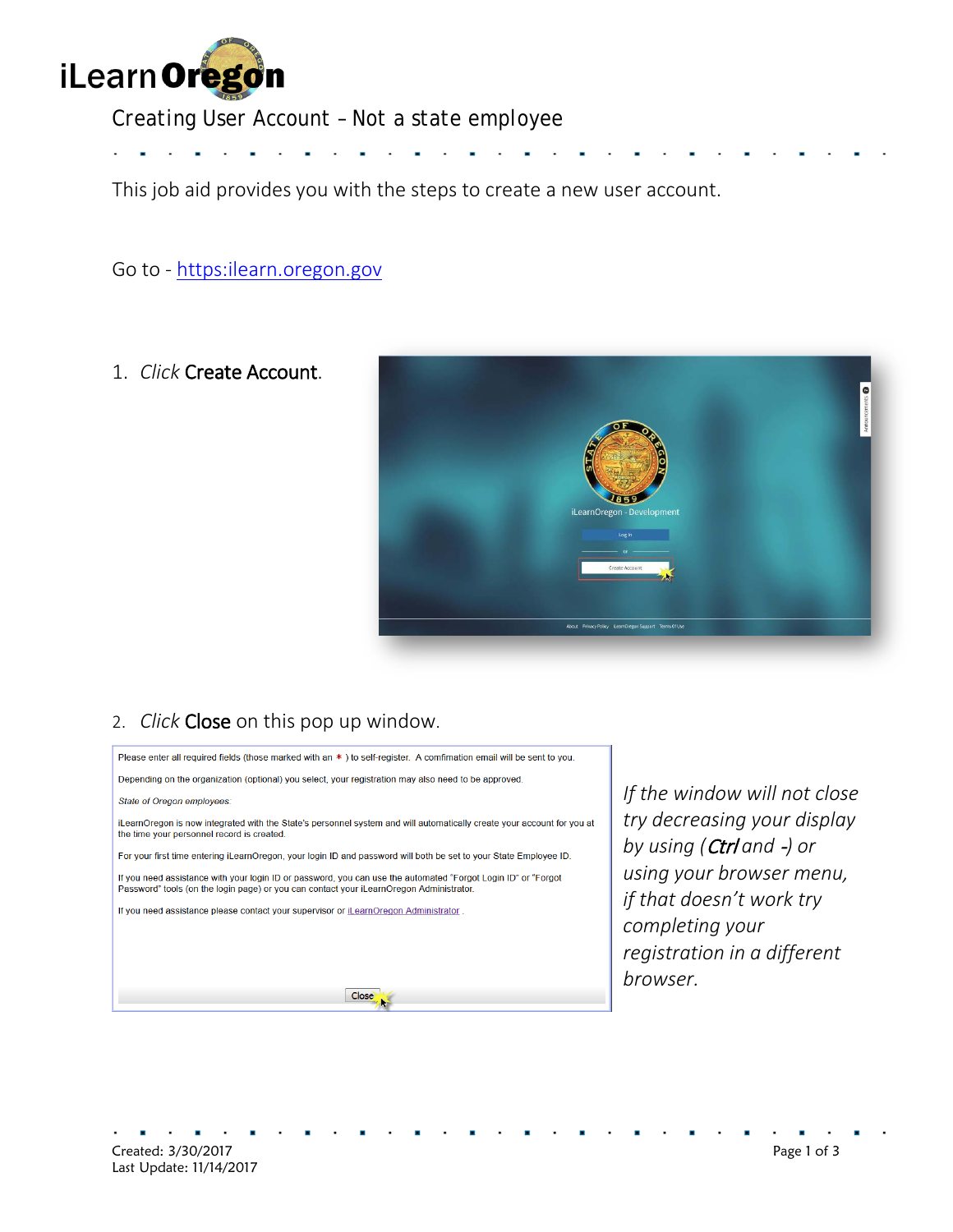

## *Creating User Account – Not a state employee*

- 
- 1. *Select* Not a State Employee
- 2. *Enter* First and Last name
- 3. *Enter* valid email address
	- a. An email address can only be used one time in iLearn
	- b. You will have to access this email in order to confirm your account before the registration process will complete
- 4. *Enter* your Login ID (must be unique)
- 5. *Select* Job Title
	- a. This is not mandatory, if you search and do not find an appropriate title just leave blank.

### 6. *Select* Organization

- a. If you are unsure of what Organization you should be selecting contact the person that directed you to create an account for assistance.
- b. Creating your account in the Other, Non State Employees domain

|                      |                                          | Show Help            |
|----------------------|------------------------------------------|----------------------|
| $\ast$<br>Type:      | State Employee                           |                      |
|                      | State Employee using a non-State email   |                      |
|                      | O Not a State Employee                   |                      |
| * First Name:        | <b>Jennifer</b>                          |                      |
| * Last Name:         | Jones                                    |                      |
| Middle Name/Init:    |                                          |                      |
| * Email:             | Jennifer.Jones@gmail.com J               |                      |
| * Choose a login ID: | JennyJones<br>4                          |                      |
| <b>Job Title:</b>    | 5<br>Volunteer - T0007                   | $\blacktriangledown$ |
| Organization:        | Other, Non State Employees               | ▼                    |
|                      | 6<br><b>E</b> Other, Non State Employees |                      |
|                      | <b>Boards and Commissions</b>            |                      |
|                      | <b>E</b> City Governement (Partners)     |                      |
|                      | City Government                          |                      |
|                      | <sup>1</sup> County Government           |                      |
|                      | <b>Federal Government</b>                |                      |
|                      | <sup>1</sup> -Oregon Universities        |                      |
| Manager:             | (None Selected)                          | $\blacktriangledown$ |
|                      |                                          |                      |
|                      | Submit                                   |                      |
|                      |                                          |                      |
|                      |                                          |                      |

may not give you access to the training you need.

- 7. Manager, leave this blank
- 8. *Select* the Submit button